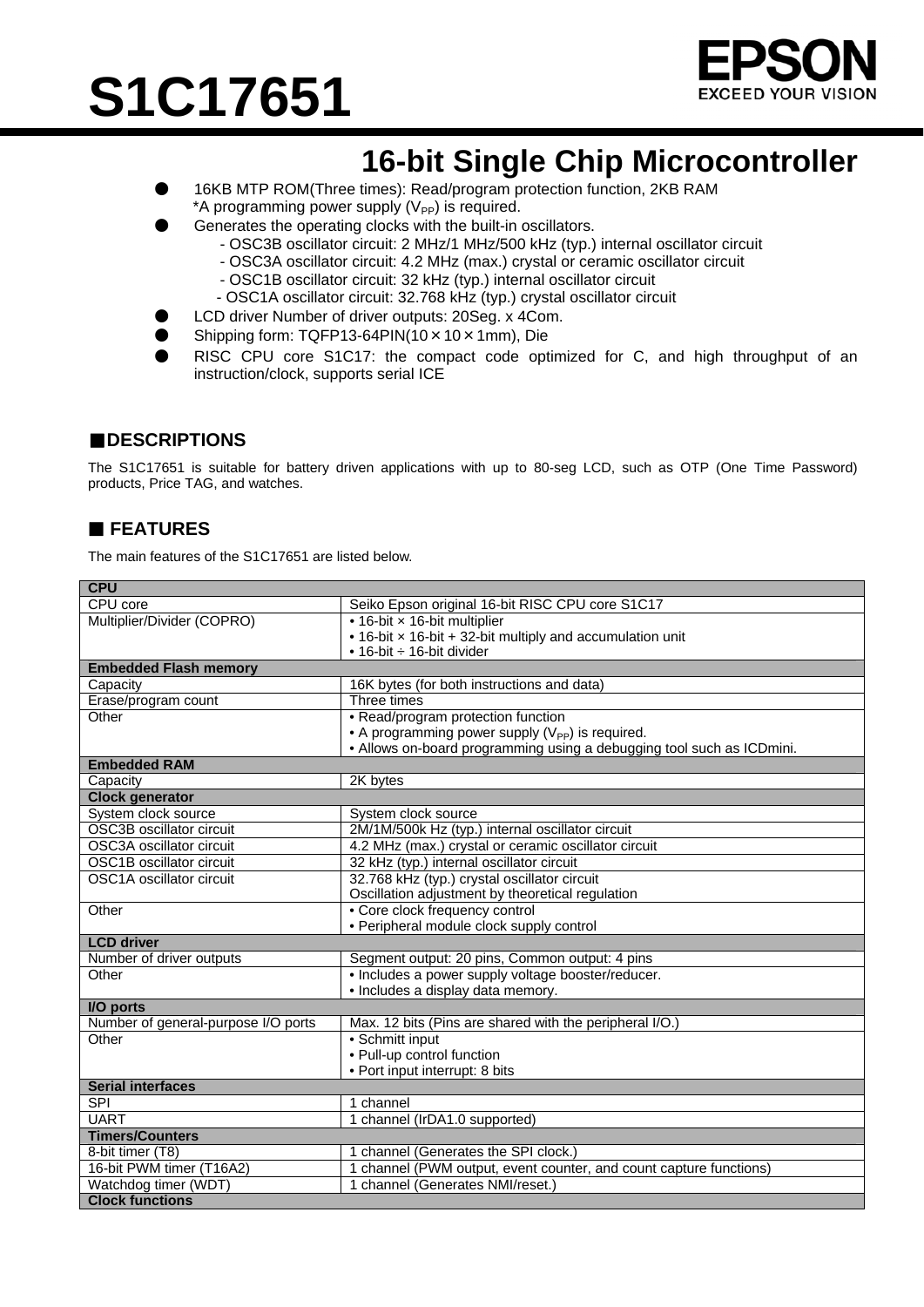# **S1C17651**

| Real-time clock (RTC)                                      | 1 channel (Hour, minute, and second counters)                             |  |
|------------------------------------------------------------|---------------------------------------------------------------------------|--|
|                                                            | with theoretical regulation support                                       |  |
| Clock timer (CT)                                           | 1 channel (128 Hz to 1 Hz counters) with theoretical regulation support   |  |
| Theoretical regulation function (TR)                       | Time adjustment function in +16/32768 to -15/32768 second units           |  |
| Sound generator                                            |                                                                           |  |
| <b>Buzzer frequency</b>                                    | 8 frequencies selectable                                                  |  |
| Volume control                                             | 8 steps adjustable                                                        |  |
| Other                                                      | • One-shot buzzer                                                         |  |
|                                                            | • Auto envelope function                                                  |  |
| <b>Analog circuits</b>                                     |                                                                           |  |
| Supply voltage detection circuit (SVD)                     | 1 channel (Detection voltage: 13 levels)                                  |  |
| <b>Interrupts</b>                                          |                                                                           |  |
| Reset interrupt                                            | #RESET pin/watchdog timer                                                 |  |
| <b>NMI</b>                                                 | Watchdog timer                                                            |  |
| Programmable interrupts                                    | 8 systems (8 levels)                                                      |  |
| Power supply voltage                                       |                                                                           |  |
| Operating voltage $(V_{DD})$                               | 2.0 V to 3.6 V                                                            |  |
| Flash programming/erasing<br>voltage                       | 7V/7.5V                                                                   |  |
| $(V_{PP})$                                                 |                                                                           |  |
| <b>Operating temperature</b>                               |                                                                           |  |
| Operating temperature range                                | -40 $^{\circ}$ C to 85 $^{\circ}$ C                                       |  |
| Current consumption (Typ value, $V_{DD} = 2.0 V$ to 3.6 V) |                                                                           |  |
| <b>SLEEP</b> state                                         | 90 nA (OSC1 = Off, RTC = Off, OSC3B = Off, OSC3A = Off)                   |  |
| <b>HALT</b> state                                          | $0.42 \mu A$ (OSC1 = 32 kHz (OSC1A), RTC = Off, OSC3B = Off, OSC3A = Off) |  |
|                                                            | 0.42 $\mu$ A (OSC1 = 32 kHz (OSC1A), RTC = On, OSC3B = Off, OSC3A = Off)  |  |
| Run state                                                  | 10 µA (OSC1 = 32 kHz (OSC1A), RTC = Off, OSC3B = Off, OSC3A = Off)        |  |
|                                                            | 1200 µA (OSC1 = Off, RTC = Off, OSC3B = Off, OSC3A = 4 MHz ceramic)       |  |
|                                                            | 650 µA (OSC1 = Off, RTC = Off, OSC3B = $2$ MHz, OSC3A = Off)              |  |
| <b>Shipping form</b>                                       |                                                                           |  |
| 1                                                          | TQFP13-64pin (10 mm $\times$ 10 mm $\times$ 1 mm, lead pitch: 0.5 mm)     |  |
| $\overline{2}$                                             | Die                                                                       |  |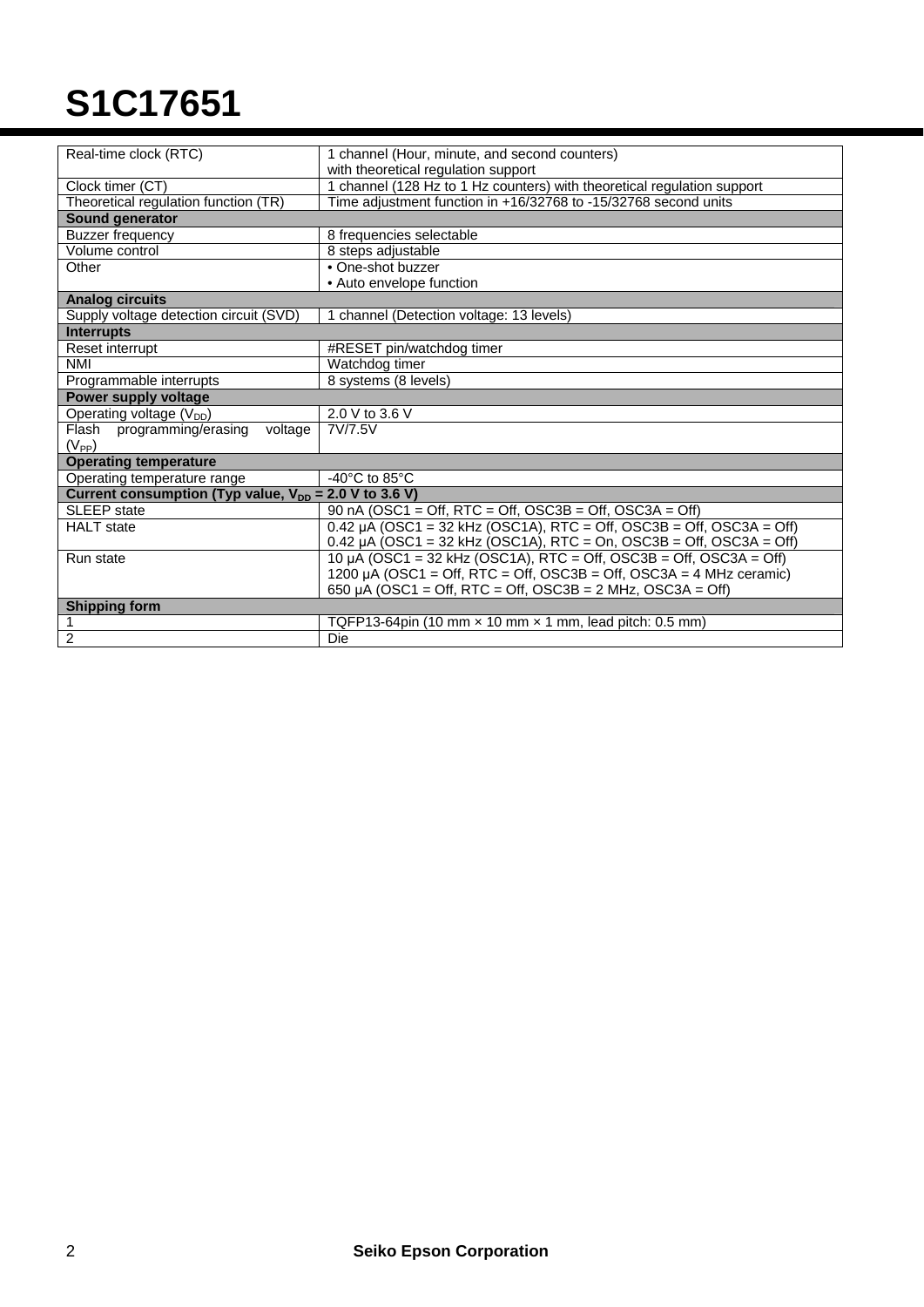### **BLOCK DIAGRAM**